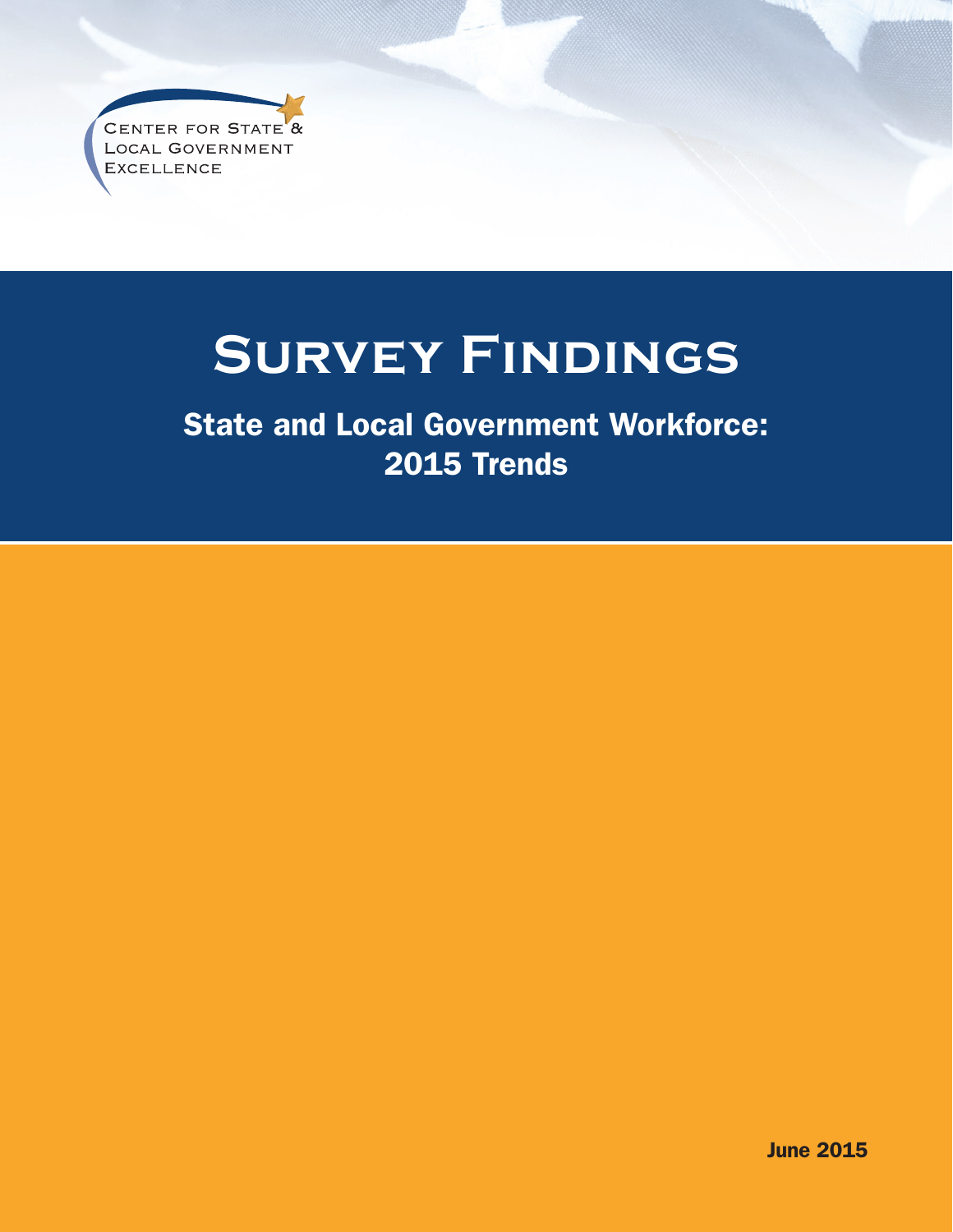## State and Local Government Workforce: 2015 Trends

For the second year in a row, state and local governments are hiring. In a survey of state and local government human resources managers, 73 percent reported hiring employees in the past year (up from 66 percent in last year's survey), and 54 percent hired more people than they did in 2013. At the same time, 47 percent of respondents noted that the number of retirements was higher than in 2013.

For the sixth year in a row, a majority of respondents (53 percent in this survey) reported making changes to health care benefits. Shifting costs to employees, such as higher premiums, copayments, and deductibles, was reported by 43 percent of respondents. Changes to retirement benefit plans slowed in the past year, with 29 percent making changes compared to 35 percent in the previous year.

For many governments, there is a sense of urgency about recruitment, retention, and succession planning. As one respondent wrote, "Between now and 2020, we are looking at 40 percent of the workforce being able to retire." Other top-ranked workforce concerns were staff development, competitive compensation packages, and being able to retain the staff needed for core services.

This report reflects the survey responses of members of the International Public Management Association for Human Resources (ipma-hr.org) and National Association of State Personnel Executives (naspe.net). The online survey was conducted from March 30 to April 20, 2015 by the Center for State and Local Government Excellence (slge.org) with 336 members submitting responses.

Previous workforce survey results can be found at [slge.org/research/workforce.](http://slge.org/research/workforce)

# Local government 78% Another sector 17% 5%

#### Workforce Changes

2)Which of the following workforce changes has your government implemented over the past year?  $(n = 334)$ 



Note: "Other" changes offered were: intensive hiring review; reduction through reorganization; new compensation structures; negotiated salary increases; class and compensation studies; adjusted compenstion philosophy; hired back retirees.

#### **Participants**

1) You work for... $(n = 334)^2$ :

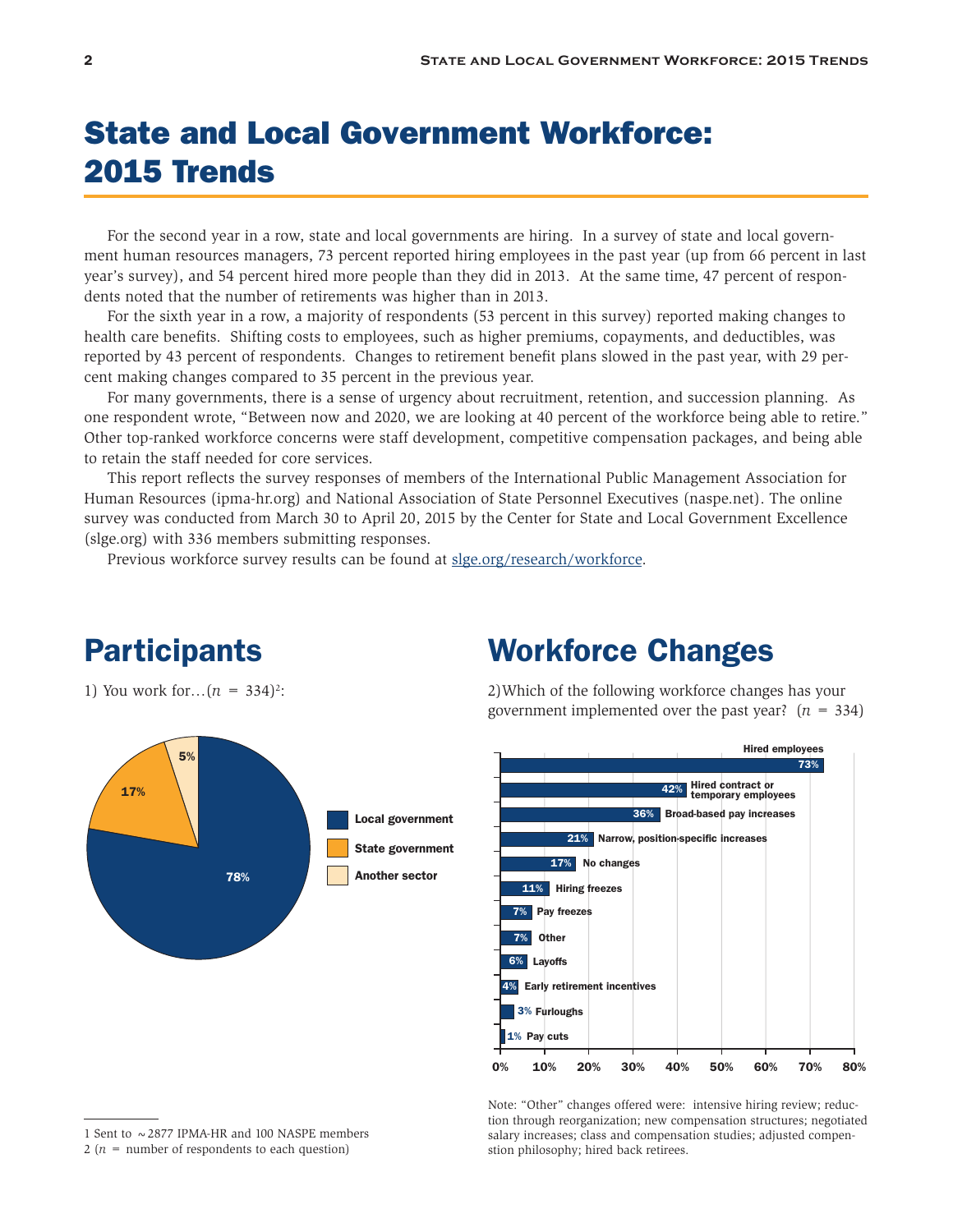3) In 2014 your government hired... (*n* = 330)



4) Regarding your government's workforce separations…



#### Skill Sets

5) What skill sets are most needed in new hires? (*n*=329)



Note: "Other" skill sets offered were: mid-level management; leadership; creativity; critical thinking; customer service; math; professionalism; analysis; problem solving; public service motivation; willingness to learn.

### Unfilled Positions

6) What positions, if any, do you continue to have a hard time filling in the current economic climate?  $(n = 273)$ 

- Accountants
- Building Officials
- Corrections Officers
- Dispatchers
- Engineers (all types)
- Finance (all types)
- Firefighters / EMS
- Information Technology Professionals
- Management (mid + upper)
- Mental Health Professionals
- Nurses
- Police Officers
- Project Managers
- Public Works
- Seasonal Employees
- Skilled Trades (all types)
- Social Workers
- Water Treatment Plant Occupations (all types)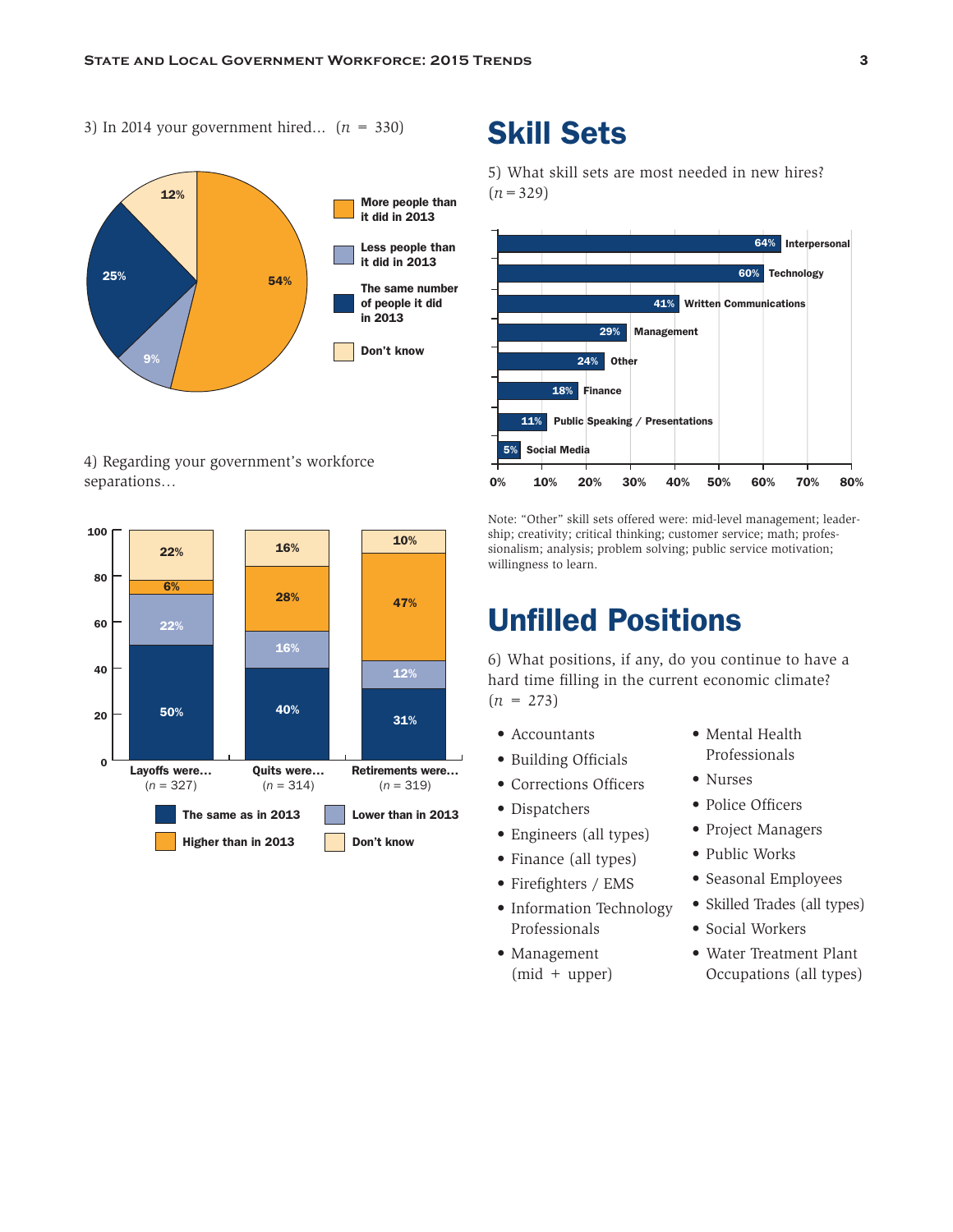#### Recruitment Practices

7) What recruitment practices are most successful in reaching qualified candidates?  $(n = 332)$ 



Note: "Other" practices offered were: professional organizations/ associations; employee referral; university web sites and events; newspaper; staff outreach; word of mouth.

#### Postponed Retirements

8) What changes, if any, have your retirement-eligible employees made regarding their plans for retirement?  $(n = 330)$ 



#### Retirement Plan Changes

9) Over the past year, has your government made any changes to the retirement benefits you offer to your employees?  $(n = 331)$ 



**10) If your government has made changes** to the retirement benefits, has it made any of the following changes to retirement benefits **for new hires?**  $(n = 256)$ 



Note: "Other" changes offered were: reduced vesting period; added (supplemental) DC plan options; increased employer and employee DC contributions; instituted paid time off in combination with hybrid plan.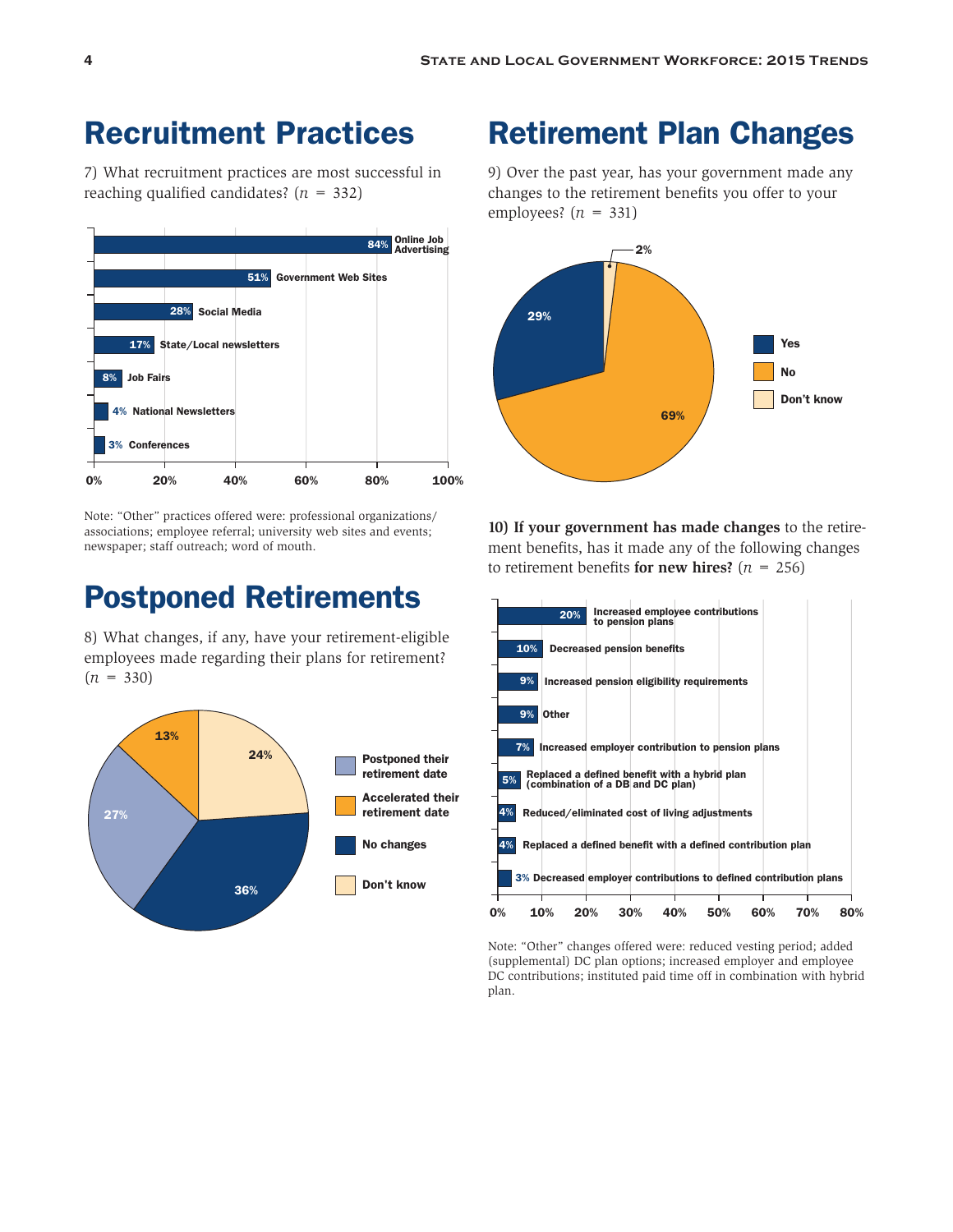11) **If your government has made changes** to the retirement benefits, has it made any of the following changes to retirement benefits **for current workers?**  $(n = 250)$ 



Note: "Other" changes offered were: reduced vesting period; changed defined contribution provider.

#### Retirement Preparedness

12) Do you feel your employees are prepared financially for their retirement?  $(n = 332)$ 



#### Health Care Plan Changes

13) Over the past year, has your government made any changes to the health benefits you offer to your employees and retirees?  $(n = 332)$ 



14) If your government has made changes to the health benefits, what changes?  $(n = 267)$ 



Note: "Other" changes offered were: lower premiums to nonsmokers; established discount on health insurance for early retirees; moved from fully insured to self-insured; implemented onsite clinic; increased dental benefit; added generic pharmacy; provided incentive to name a primary care provider.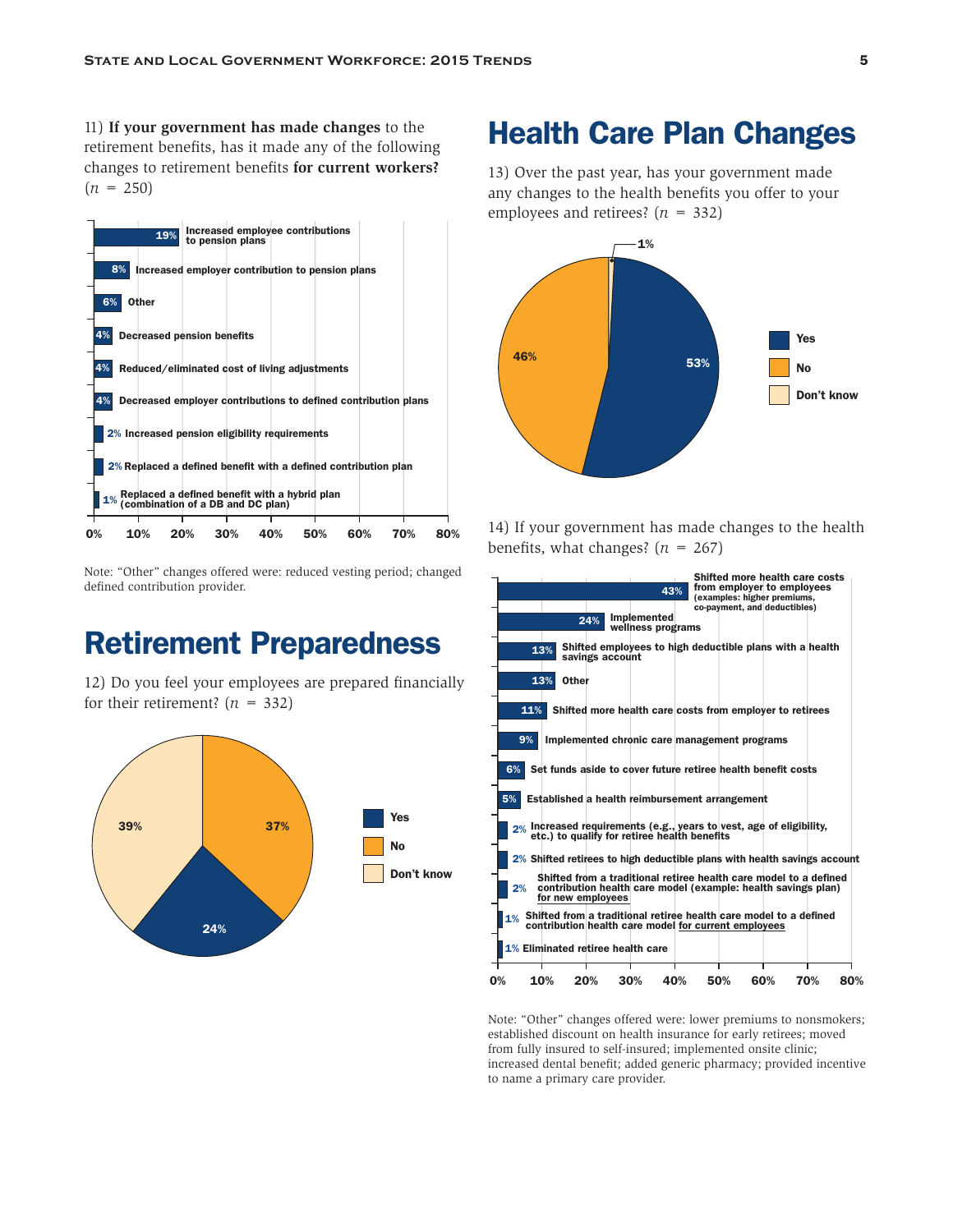15) Has your government made changes to health benefits related to the Affordable Care Act?  $(n = 306)$ 



Note: "Other" changes offered were: made health benefits available to temporary workers; reduced new hire waiting period; hired temporary employees through an agency; developed new employee classifications.

#### Workforce Issues

16) Do you feel the total compensation package you offer your employees is competitive with the labor market? (*n* = 332)



17) Looking ahead, which workforce issues are important to your organization?  $(n = 330)$ 

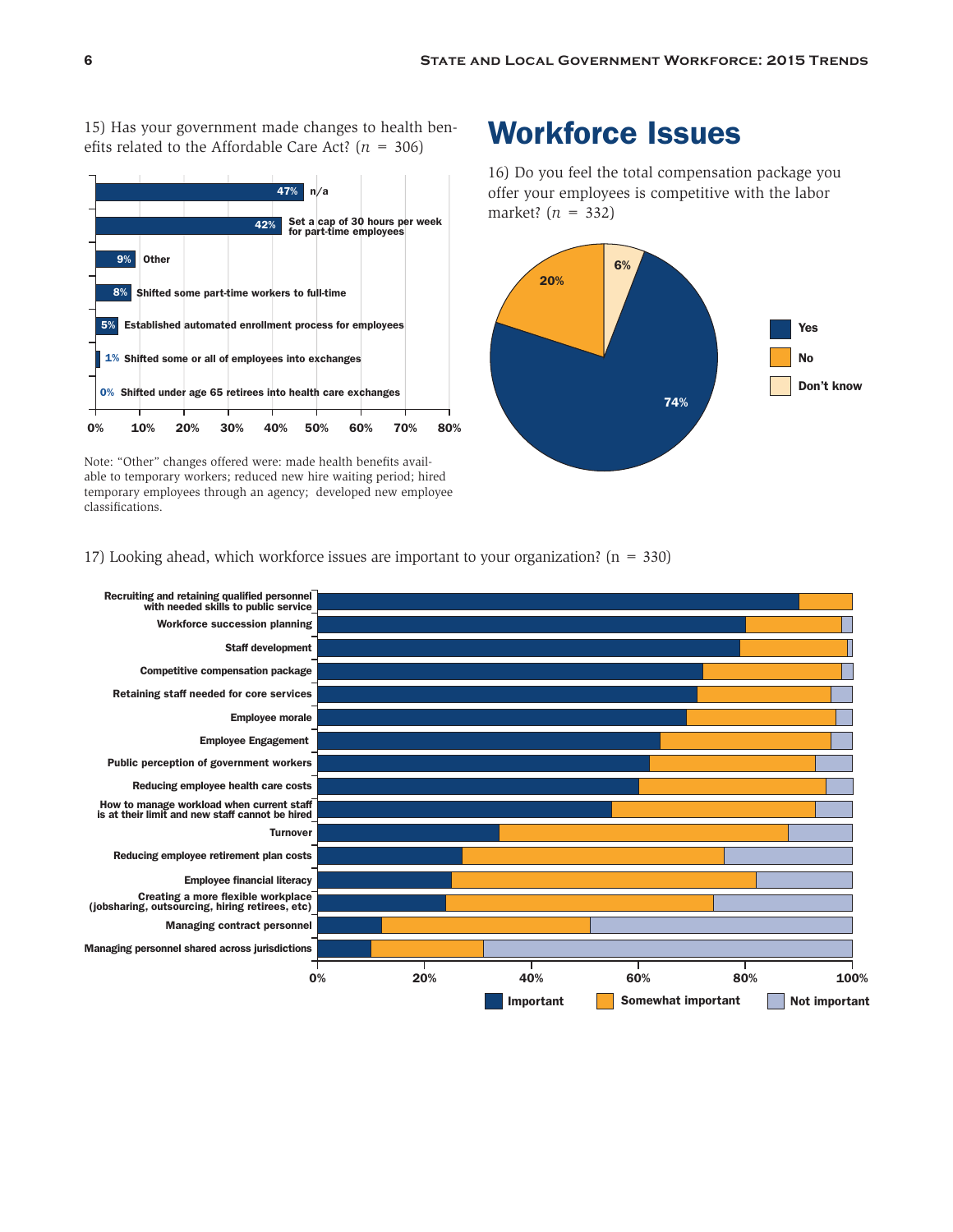

#### **Board Of Directors**

Robert J. O'Neill, Chair Executive Director, ICMA

Joan McCallen, Vice Chair Former President and Chief Executive Officer, ICMA-RC

Eric A. Anderson Vice President, GovHR USA, and retired city manager

Donald J. Borut Former Executive Director, National League of Cities

Gregory J. Dyson Senior Vice President and Chief Operations and Marketing Officer, ICMA-RC

Jeffrey L. Esser Executive Director, Government Finance Officers Association

> The Honorable William D. Euille Mayor, City of Alexandria, Virginia

Peter A. Harkness Founder and Publisher Emeritus, Governing Magazine

Scott D. Pattison Executive Director, National Association of State Budget Officers

William T. Pound Executive Director, National Conference of State Legislatures

Antoinette A. Samuel Deputy Executive Director, National League of Cities

Raymond C. Scheppach, PhD Professor, University of Virginia Frank Batten School of Leadership and Public Policy; Former Executive Director, National Governors Association

#### **SLGE STAFF**

Elizabeth K. Kellar President and CEO

Joshua M. Franzel, PhD Vice President, Research

Amber Snowden Communications and Project Manager

> Bonnie J. Faulk Operations Manager